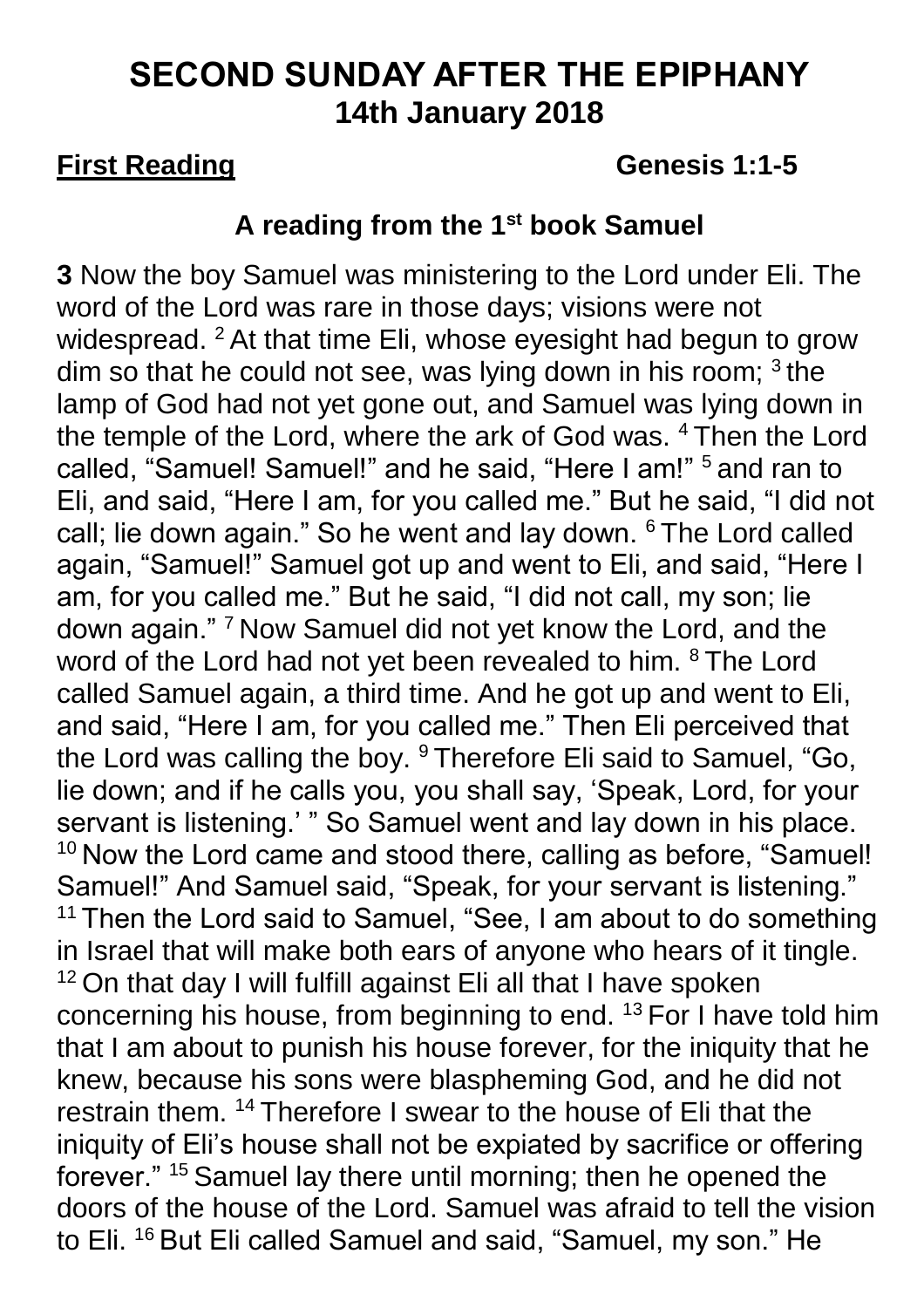said, "Here I am." <sup>17</sup> Eli said, "What was it that he told you? Do not hide it from me. May God do so to you and more also, if you hide anything from me of all that he told you." <sup>18</sup> So Samuel told him everything and hid nothing from him. Then he said, "It is the Lord; let him do what seems good to him." <sup>19</sup> As Samuel grew up, the Lord was with him and let none of his words fall to the ground. <sup>20</sup> And all Israel from Dan to Beer-sheba knew that Samuel was a trustworthy prophet of the Lord.

Hear the word of the Lord **Thanks be to God**

## **Psalm: 139:1-6,13-18**

| $1$ O Lord:                        |
|------------------------------------|
| you have searched me and known me. |

- <sup>2</sup> You know when I sit down and when I rise up: you discern my thoughts from far away.
- $3$  You search out my path and my lying down: and are acquainted with all my ways.
- <sup>4</sup> Even before a word is on my tongue: O Lord, you know it completely.
- <sup>5</sup> You hem me in, behind and before: and lay your hand upon me.
- <sup>6</sup> Such knowledge is too wonderful for me: it is so high that I cannot attain it.
- $13$  For it was you who formed my inward parts: you knit me together in my mother's womb.
- <sup>14</sup> I praise you, for I am fearfully and wonderfully made: Wonderful are your works; that I know very well.
- <sup>15</sup> My frame was not hidden from you: when I was being made in secret, intricately woven in the depths of the earth.
- <sup>16</sup> Your eves beheld my unformed substance: In your book were written all the days that were formed for me, when none of them as yet existed.
- <sup>17</sup> How weighty to me are your thoughts, O God! How vast is the sum of them!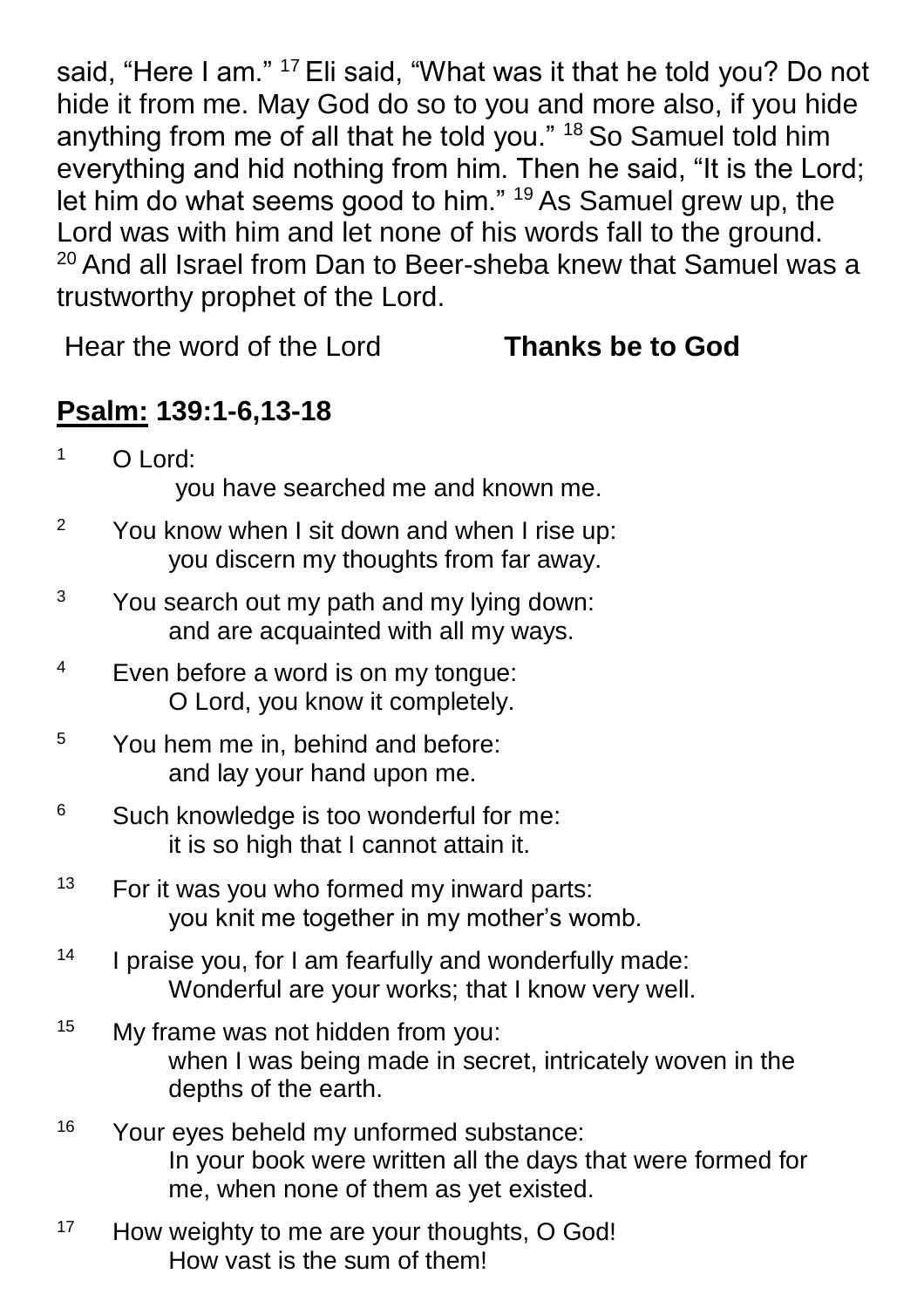# **Second Reading 1 Corinthians 6:12-20**

## **A reading from the First Letter of Paul to the Corinthians**

<sup>12</sup> "All things are lawful for me," but not all things are beneficial. "All things are lawful for me," but I will not be dominated by anything. <sup>13</sup> "Food is meant for the stomach and the stomach for food," and God will destroy both one and the other. The body is meant not for fornication but for the Lord, and the Lord for the body. <sup>14</sup> And God raised the Lord and will also raise us by his power. <sup>15</sup> Do you not know that your bodies are members of Christ? Should I therefore take the members of Christ and make them members of a prostitute? Never! <sup>16</sup> Do you not know that whoever is united to a prostitute becomes one body with her? For it is said, "The two shall be one flesh." <sup>17</sup> But anyone united to the Lord becomes one spirit with him. <sup>18</sup> Shun fornication! Every sin that a person commits is outside the body; but the fornicator sins against the body itself.  $19$  Or do you not know that your body is a temple of the Holy Spirit within you, which you have from God, and that you are not your own? <sup>20</sup> For you were bought with a price; therefore glorify God in your body.

Hear the word of the Lord. **Thanks be to God**

## **Gospel John 1:43-51**

The Gospel of our Lord Jesus Christ according to John **Glory to you Lord Jesus Christ.**

43 The next day Jesus decided to go to Galilee. He found Philip and said to him, "Follow me." 44 Now Philip was from Bethsaida, the city of Andrew and Peter. 45 Philip found Nathanael and said to him, "We have found him about whom Moses in the law and also the prophets wrote, Jesus son of Joseph from Nazareth." 46 Nathanael said to him, "Can anything good come out of Nazareth?" Philip said to him, "Come and see." 47 When Jesus